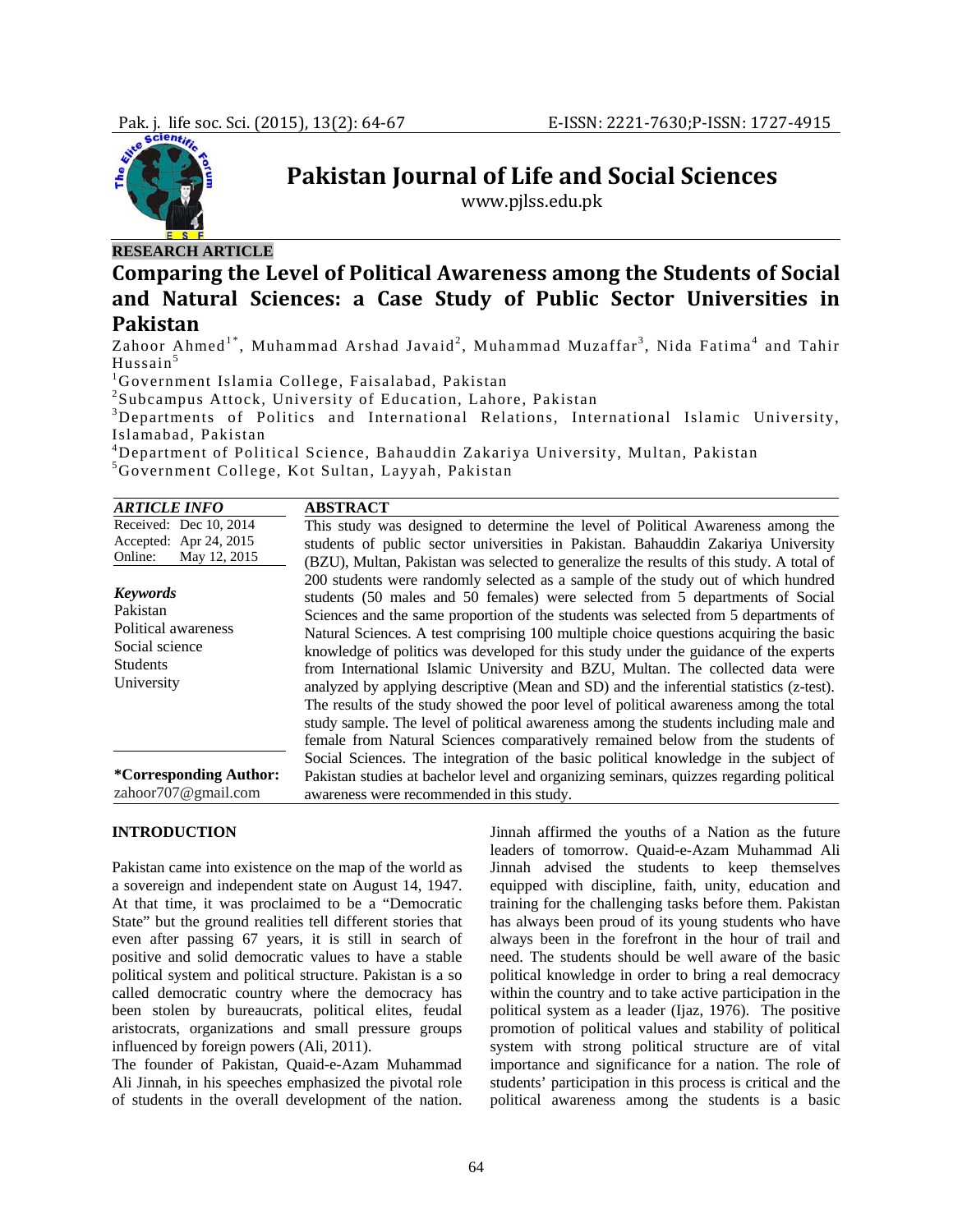necessity in a country like Pakistan for better understanding of the problems of nation and to pave a way for the solid democracy (Dudman, 2007). The students in Pakistan are considered as human resources who have a huge amount of power that can be utilized in economic, social and political development of the country. It is experienced in advanced countries that students play positive and pivotal role in the overall development of country. If students are deprived from the opportunities they can get involved in negative activities and can disturb the social, political and economic order of the country. Therefore the capacities of the students should be buff off with political awareness and to be utilized properly to promote healthy and positive political values in the country (Aurangzeb, 2008).

Students' vigorous participation in political activities develops their political awareness and their skills to live in society. In advanced countries like Canada and USA, students consider it their duty to take active part in democratic system of the country. In Pakistan, students have little opportunity to take part in political process and this is why they lack the political awareness that influences their attitudes and approaches towards democratic process (Henn et al., 2002). Students are the leaders of tomorrow and a strong potential force that must have political awareness and have knowledge when to oppose and when to support the political system of a country. They may create further awareness among the gullible and common illiterate members of the community. The used masses may not be used by the political kings after having complete awareness about the real democracy and political systems. Therefore, the role of the young students becomes more significant in the overall political development of the country. Political Awareness is believed to be significant and helpful for true democracy because with the help of political awareness politicians and leadership of the country can be made accountable (Kizilbash, 2010).

In this regard, Singh (1998) conducted a study on the "Political socialization of college students at graduate level including science and arts groups and found that the social science students were more politically aware as compare to the students of natural sciences.

Kaur (2000) also conducted a study on determining political awareness among the higher secondary students and showed that the secondary school students including arts and science group had lower level of political awareness. Additionally, it was also observed that the teachers teaching at higher secondary level were also having a little political knowledge. Jabeen (2007) conducted a study on comparing the political awareness among the rural and urban Pakistani women and found that the overall level of political awareness was much declining while the urban women had

slightly more political awareness as compared to rural females. Abonu (2013) conducted a study on the assessment of the political awareness among students of social studies in Nigerian secondary schools and results of the study revealed the poor level of political awareness among the students.

Recently, Kauts and Kumar (2014) conducted a study on the political socialization of the graduate students including male and female and found that male students had more political socialization as compared to the female students from the social sciences.

Keeping in view the same notion in mind, the present study was carried out in order to determine the level of political awareness among the students of the Pakistani Universities.

# **MATERIALS AND METHODS**

This study was designed to assess the level of political awareness among the students from different departments of social and natural sciences from public sector universities in Pakistan. Target population of the study was male and female students from the departments of Political Science, History, Pakistan Studies, Education and Sociology from the faculty of Social Sciences and Departments of Chemistry, Physics, Zoology, Botany and Bio Technology from the faculty of Natural Sciences. A sample of 200 students from different departments of social and natural sciences was selected by using simple random technique. Twenty students including 10 males and 10 females were taken from each department. A test comprising 100 multiple choice items on different factors contributing to political awareness was developed to assess the level of political awareness of the study sample.

 The validity of the research tool was determined after taking the opinions of the experts. The reliability of the test was determined after pilot testing by using the split half reliability method with the application of Spear Brown Prophecy formula to make sure the internal consistency of the test items that was found 0.89. The test was administered on the desired sample by the researcher himself and the collected data were analyzed by applying descriptive (Mean, Standard deviation) and inferential (Z-Test) statistics. The standard score for determining the minimum level of political awareness (LPA) was fixed 50 in this study. The scores 60, 70 and 80 were measured as good, very good and excellent respectively for the assessment of LPA.

### **RESULTS AND DISCUSSION**

The mean score of the total sample was 43.90 with 16 standard deviation. The students of the Department of Political Science comparatively have had better level of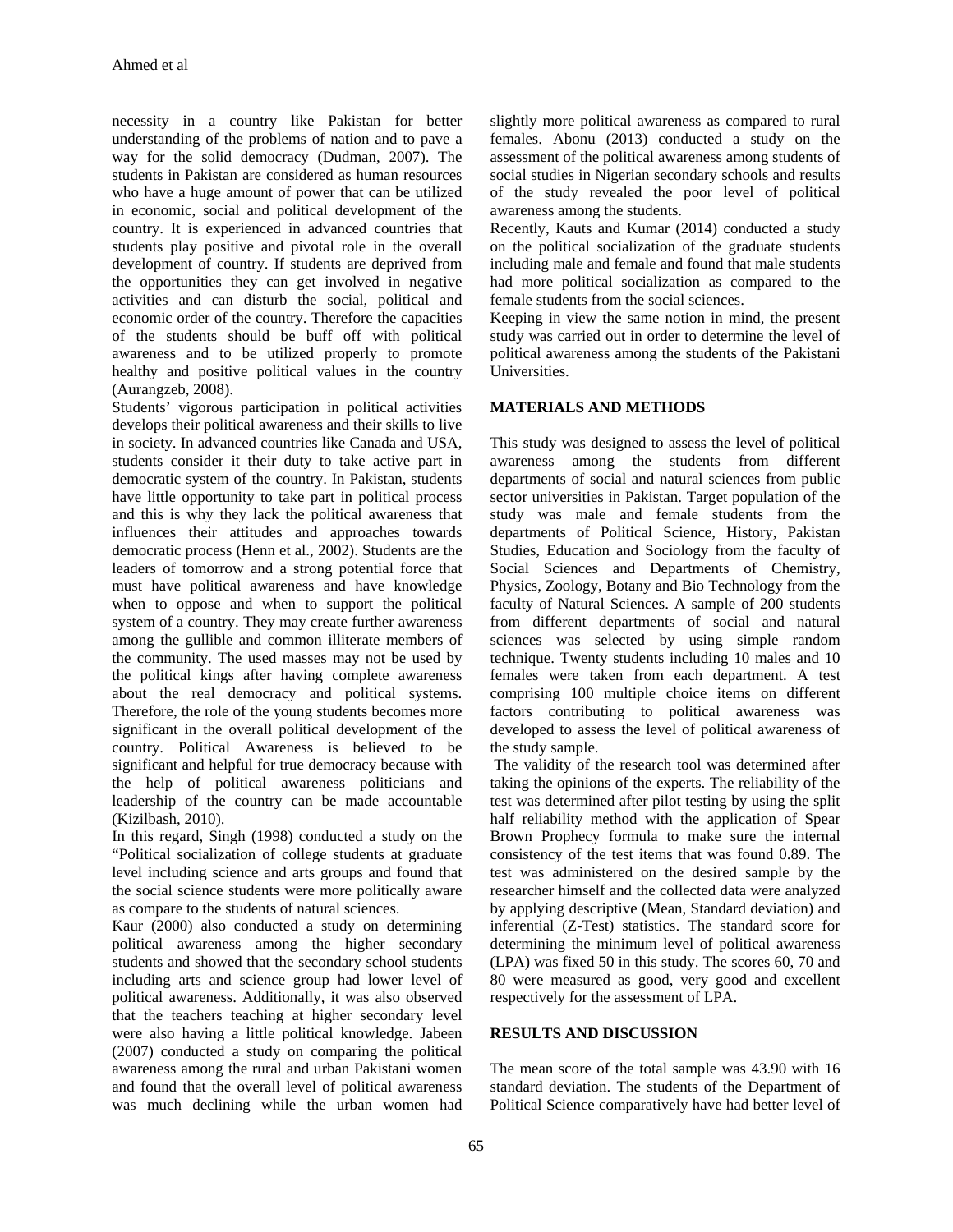political awareness with mean score of 54, Department of History 51, Department of Pakistan Studies with 49, Department of Education 46, Department of Sociology 43, Department of Physics 42, Department of Botany 41, Department of Bio Technology 39, Department of Zoology 38 and the students of the department of Chemistry remained on the lowest level of political awareness with 36 mean score. The students from two departments of social sciences (History and Political Science), only achieved the minimum score required for political awareness i.e. (50).

The score of the students from other departments including social and natural sciences remained below the norm score. The arithmetic mean of the social science students was 48.60 with 14 Standard Deviation. The arithmetic mean of the natural science students was 39.20 and the Standard Deviation was found 13. The calculated arithmetic of male sample was 49.60 with (14) standard deviation. The calculated arithmetic mean of Female sample was 38.20 while the arithmetic mean of male students from social sciences was 56.80. The arithmetic mean of natural science students was 40.40. Similarly, the arithmetic mean values of the female students from social and natural sciences were 42.40 and 36.00 respectively.

#### **Hypotheses of the study**

The following null hypotheses were formulated and assessed for the generalization of the study.

 $H<sub>ol</sub>$  = No significant difference exists between the level of political awareness between male and female students of the sampled study.

 $H<sub>o2</sub>$  = No significant difference exists between the level of political awareness between the students of social and natural sciences.

 $H_{03}$  = No significant difference exist between the male students of social and natural sciences regarding the level of political awareness.

 $H_{o4}$  = No significant difference exists between the level of political awareness between the female study sample from social and natural Sciences.

#### **Testing the hypotheses of the study**

The hypothesis  $Ho_1$  of the study was tested by applying the parametric test of significance.

This shows that there is a significant difference in the level of political awareness between the male and female students of the study sample. The male students have better political knowledge as compared to the female students as the arithmetic mean 49.60 > 38.20.

This shows that a significant difference exists in the level of political awareness between the students of both the faculties. Students of social sciences are relatively better aware of the political knowledge than the students of natural science as the mean score of social science students 48.60>39.20 score of students natural science.

#### Table 1: Testing the hypothesis  $H_{01}$

|                                                                      |     | <b>Statistics</b> |    |      |  |
|----------------------------------------------------------------------|-----|-------------------|----|------|--|
| Samples                                                              |     |                   | SD |      |  |
| Male                                                                 | 100 | 49.60             | 14 | 3.12 |  |
| Female                                                               | 100 | 38.20             | 13 |      |  |
| $CV = 3.12$ ; $TV = 1.98$ ; $CV > TV$ ; Null hypothesis is rejected. |     |                   |    |      |  |

#### Table 2: Testing the hypothesis  $H_{02}$

|                                                                      |     | <b>Statistics</b> |    |      |
|----------------------------------------------------------------------|-----|-------------------|----|------|
| Samples                                                              | N   |                   | SD |      |
| Social Sciences                                                      | 100 | 48.60             | 14 | 5.15 |
| <b>Natural Sciences</b>                                              | 100 | 39.20             | 13 |      |
| $CV = 5.15$ ; $TV = 1.96$ ; $CV > TV$ ; Null hypothesis is rejected. |     |                   |    |      |

#### **Table 3: Testing the**  $H_{03}$

|           |    | <b>Statistics</b> |    |      |
|-----------|----|-------------------|----|------|
| Samples   |    |                   | SD |      |
| Male (SS) | 50 | 56.80             | 14 | 2.41 |
| Male (NS) | 50 | 40.40             | 12 |      |
|           |    |                   |    |      |

 $CV = 2.41$ ; TV= 1.98; CV>TV; Null hypothesis is rejected.

#### **Table 4: Testing the Hypothesis Ho4**

|                                                                                 | <b>Statistics</b> |       |    |      |
|---------------------------------------------------------------------------------|-------------------|-------|----|------|
| Samples                                                                         |                   |       | SD |      |
| Female (SS)                                                                     | 50                | 42.40 |    | 2.20 |
| Female (NS)                                                                     | 50                | 36.00 |    |      |
| $CV-2.20 \cdot TV-1.98 \cdot CV\setminus TV \cdot$ Null by potheric is rejected |                   |       |    |      |

 $CV = 2.20$ ;  $TV = 1.98$ ;  $CV > TV$ ; Null hypothesis is rejected.

This shows that there is a significant difference in the level of political awareness between the male students of social and natural sciences. The male students of Social Sciences have better political knowledge as compare to the male students of Natural Sciences.

This shows that there is a significant difference in the level of political awareness between the female students of social and natural sciences. The female students of Social Sciences have better political knowledge as compare to the female students of Natural Sciences.

The level of political awareness among the students of Social and Natural Sciences was found very low i.e.43.90 (below the minimum score fixed for the political awareness). The male students have more political awareness and knowledge than the female students as shown by the Mean Score 49.60 (Male) >38.20 (Female). The male respondents of social sciences have better level of political awareness as compared to the male respondents of natural sciences as the Arithmetic Mean 56.8> 40.40. Similarly, the female respondents of social sciences have better level of understanding regarding the basic political knowledge than the female respondents of natural sciences as 42.40 >36.00.

The students of the Department of Political Science, History, Pakistan Studies and Education have better level of political awareness than all the other departments of university with mean score 54> 43.90, 51> 43.90, 49> 43.90, 46> 43.90. The students of